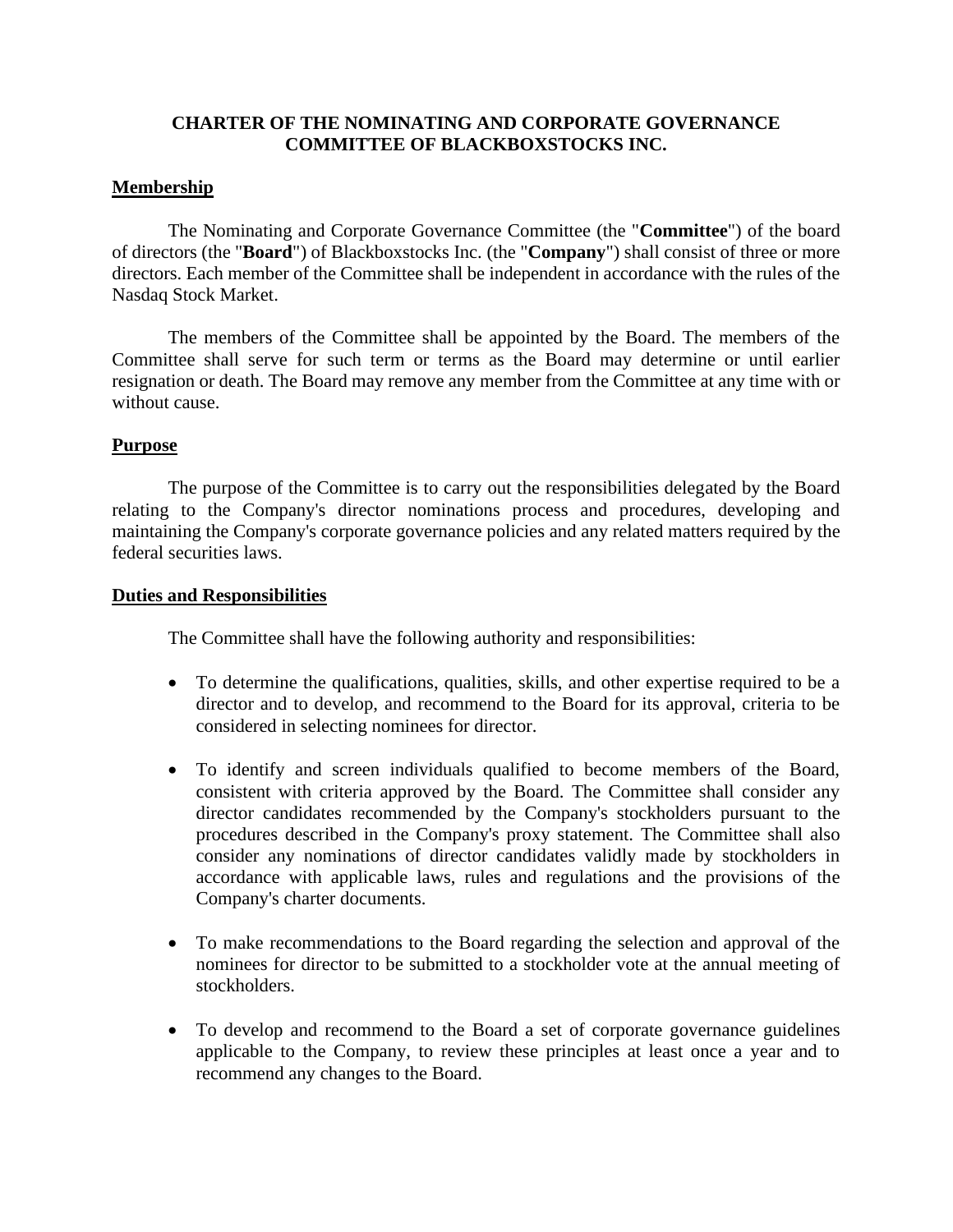- To oversee the Company's corporate governance practices and procedures, including identifying best practices and reviewing and recommending to the Board for approval any changes to the documents, policies and procedures in the Company's corporate governance framework.
- To develop, subject to approval by the Board, a process for an annual evaluation of the Board and its committees and to oversee the conduct of this annual evaluation.
- To review the Board's committee structure and composition and to make recommendations to the Board regarding the appointment of directors to serve as members of each committee and committee chairmen annually.
- If a vacancy on the Board and/or any Board committee occurs, to identify and make recommendations to the Board regarding the selection and approval of candidates to fill such vacancy either by election by stockholders or appointment by the Board.
- To review and discuss with management disclosure of the Company's corporate governance practices, including information regarding the operations of the Committee and other Board committees, director independence and the director nominations process, and to recommend that this disclosure be, included in the Company's proxy statement or annual report on Form 10-K, as applicable.
- To review any director resignation letter tendered in accordance with the Company's director resignation policy, and evaluate and recommend to the Board whether such resignation should be accepted.

## **Outside Advisors**

The Committee shall have the authority, in its sole discretion, to select, retain and obtain the advice of an executive search firm as necessary to assist with the execution of its duties and responsibilities as set forth in this Charter. The Committee shall set the compensation and oversee the work of the executive search firm. The Committee shall have the authority, in its sole discretion, to retain and obtain the advice and assistance of outside counsel and such other advisors as it deems necessary to fulfill its duties and responsibilities under this Charter. The Committee shall set the compensation and oversee the work of its outside counsel, the executive search firm and any other advisors. The Committee shall receive appropriate funding from the Company, as determined by the Committee in its capacity as a committee of the Board, for the payment of compensation to its executive search firm, outside counsel and any other advisors.

## **Structure and Operations**

The Board shall designate a member of the Committee as the chairperson. The Committee shall meet at least one time per year at such times and places as it deems necessary to fulfill its responsibilities. The Committee shall report regularly to the Board regarding its actions and make recommendations to the Board as appropriate. The Committee is governed by the same rules regarding meetings (including meetings in person or by telephone or other similar communications